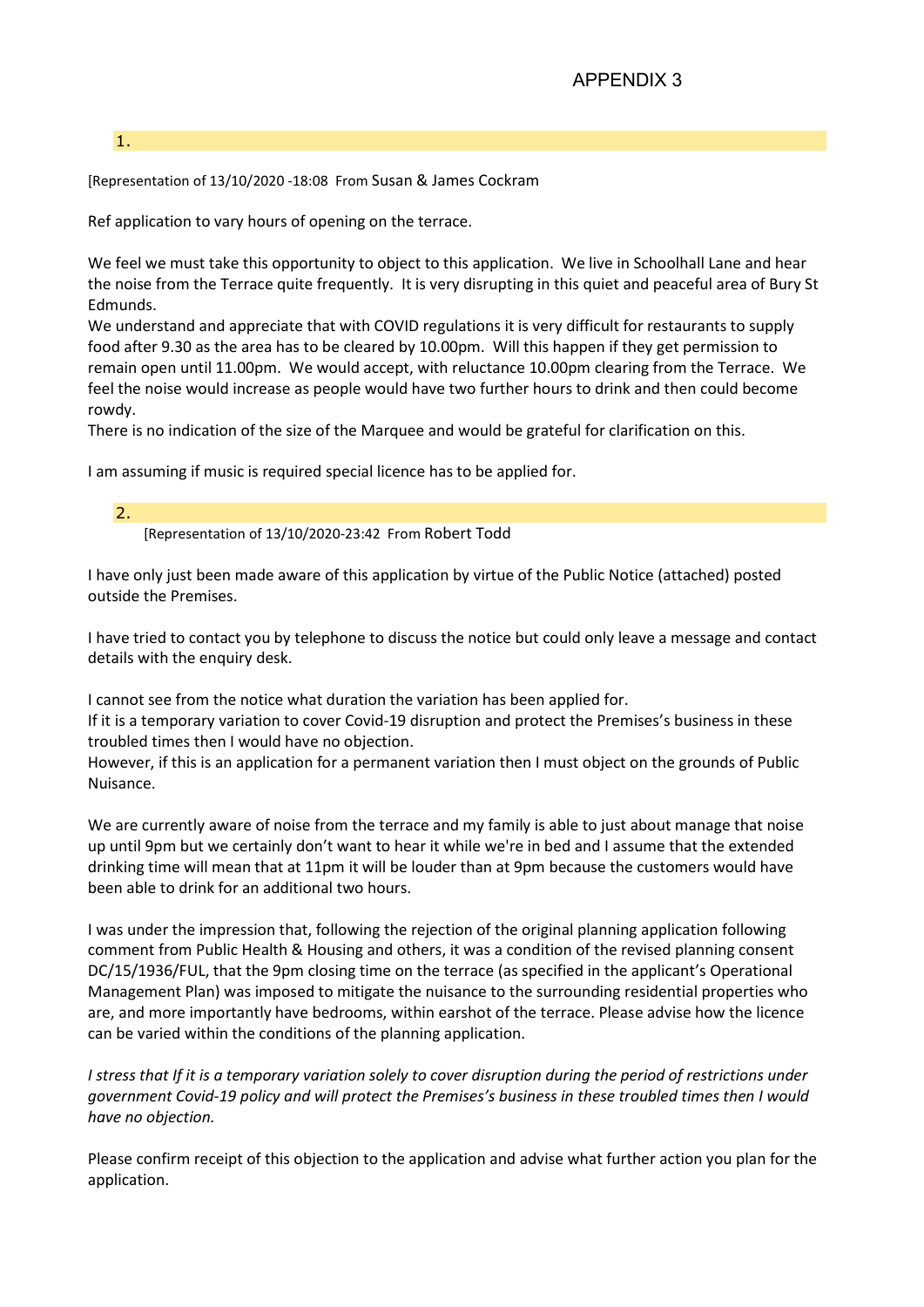3. Representation of 14/10/2020 – 11:03 From Peggy Moran West Suffolk Council Planning Hi,

It is noted that on the Licensing Application the opening hours exceed that permitted by the current planning permission.

The property is in a highly populated residential area, a planning application would need to be submitted to vary the opening hours and be approved before these changes came into force. Please see attached decision notices DC/15/1936/FUL, DCON(A)/15/1936 and operational management plan relating to these conditions. Also, please advise the applicant that permission may be needed for the proposed siting of the tent/marquee.

Irrespective of any licensing provisions, a breach of planning control will result if the conditions of the planning permission are not complied with.

We recommend that advice is sought from the planning department, before commencement of these changes, to see if a planning consent is required for the proposals. Details of Planning Pre-application advice service can be found via https://www.westsuffolk.gov.uk/planning/planning\_applications/preapplicationadvice .cfm

Kind regards

4. Representation of 15/10/2020 – 10:11 From Judi Apichella

To whom it may concern. I object on the ground of public nuisance from noise and lightning.

I own - Northgate Street, the immediate neighbour of The Northgate. The original planning for The Northgate allowed the use of the terrace until 9pm so my family and neighbours wouldn't have to be disturbed after that point. This has been manageable so far.

During this Covid-19 pandemic I realise it's very difficult for businesses to survive so I suggest a time limit of 10 months and cut off to 10pm.

I would be glad to talk further.

5.

Representation of 15/10/2020 – 14:40 From Stephen Oliver

I wish to register my objection to the above proposal. Eating on the terrace, till later, with or without a marquee will necessarily create noise easily heard by a number of properties in the vicinity. The application to operate for a further hour in the evening will create a public nuisance from the sound of diners eating and drinking, and, at the end of the evening, from the shutting of car doors and noisy alcohol fuelled farewells. The surrounding area is primarily residential and will turn a quiet area of gardens in the central conservation area into one that that is polluted by